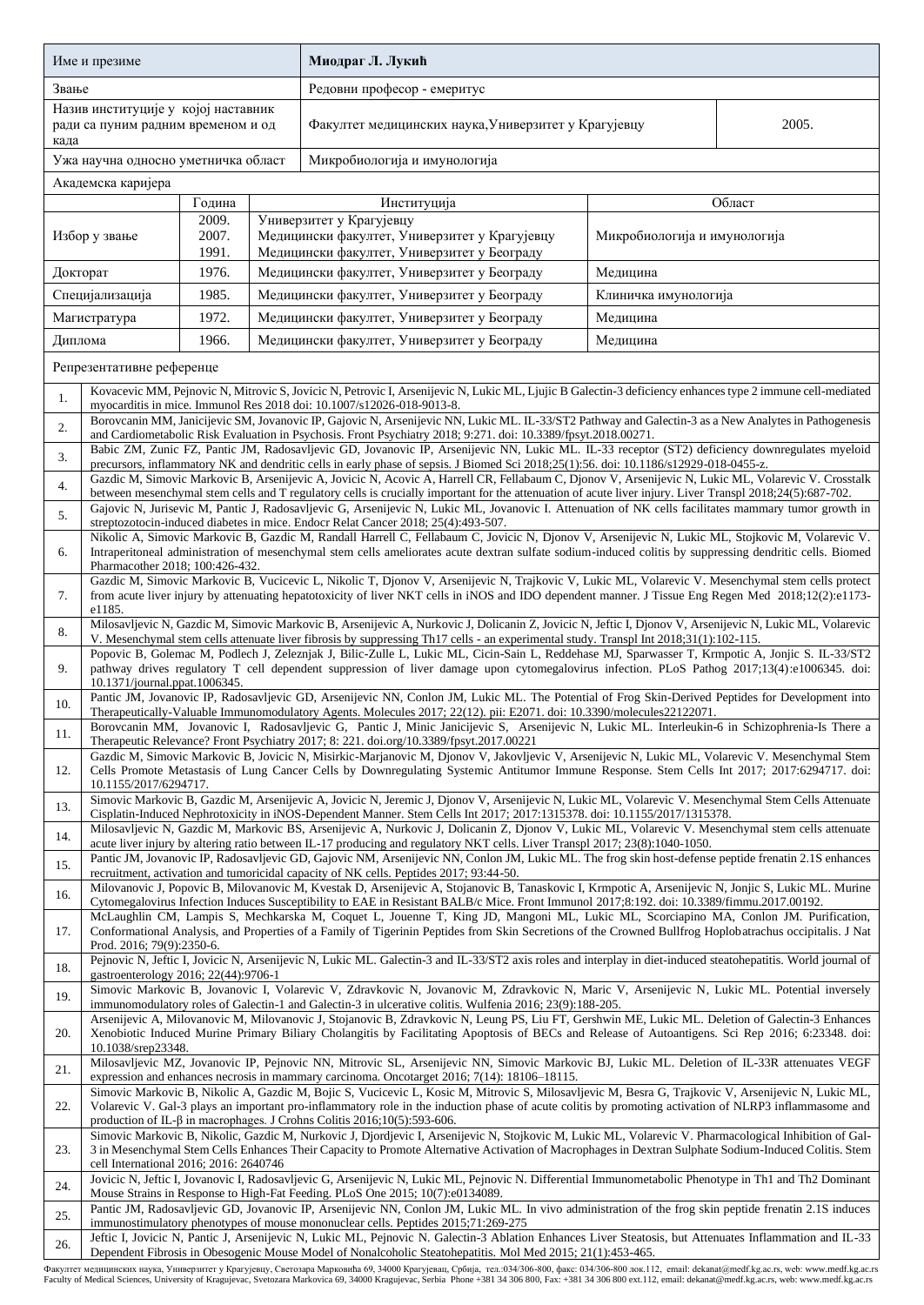| 27.        | Borovcanin M, Jovanovic I, Djukic Dejanovic S, Radosavljevic G, Arsenijevic N, Lukic ML. Increase systemic levels of IL-23 as a possible constitutive<br>marker in schizophrenia. Psychoneuroendocrinology 2015; 56:143–147.                                                                                                                                                                                           |
|------------|------------------------------------------------------------------------------------------------------------------------------------------------------------------------------------------------------------------------------------------------------------------------------------------------------------------------------------------------------------------------------------------------------------------------|
| 28.        | Volarevic V, Misirkic M, Vucicevic L, Paunovic V, Simovic Markovic B, Stojanovic M, Milovanovic M, Jakovljevic V, Micic D, Arsenijevic N, Trajkovic<br>V, Lukic ML. Metformin aggravates immune-mediated liver injury in mice. Arch Toxicol 2015; 89(3):437-450.                                                                                                                                                       |
| 29.        | Volarevic V, Markovic BS, Bojic S, Stojanovic M, Nilsson U, Leffler H, Besra GS, Arsenijevic N, Paunovic V, Trajkovic V, Lukic ML. Gal-3 regulates the<br>capacity of dendritic cells to promote NKT cell-induced liver injury. Eur J Immunol 2015;45(2):531-543.                                                                                                                                                      |
| 30.        | Mechkarska M, Attoub S, Sulaiman S, Pantic J, Lukic ML, Michael Conlon J. Anti-cancer, immunoregulatory, and antimicrobial activities of the frog skin<br>host-defense peptides pseudhymenochirin-1Pb and pseudhymenochirin-2Pa. Regul Pept 2014; 194-195:69-76.                                                                                                                                                       |
| 31.        | Volarevic V, Paunovic V, Markovic Z, Simovic Markovic B, Misirkic-Marjanovic M, Todorović Marković B, Bojic S, Vucicevic L, Jovanovic S, Arsenijevic<br>N, Holclajtner-Antunović I, Milosavljevic M, Dramicanin M, Kravic-Stevovic T, Ciric D, Lukic ML, Trajkovic V. Large Graphene Quantum Dots Alleviate<br>Immune-Mediated Liver Damage. ACS Nano 2014; 8(12):12098-12109.                                         |
| 32.        | Conlon JM, Mechkarska M, Lukic ML, Flatt PR. Potential therapeutic applications of multifunctional host-defense peptides from frog skin as anti-cancer,<br>anti-viral, immunomodulatory, and anti-diabetic agents. Peptides 2014; 57:67-77.                                                                                                                                                                            |
| 33.        | Conlon JM, Mechkarska M, Radosavljevic G, Attoub S, King JD, Lukic ML, McClean S. A family of antimicrobial and immunomodulatory peptides related<br>to the frenatins from skin secretions of the Orinoco lime frog Sphaenorhynchus lacteus (Hylidae). Peptides 2014; 56:132-140.                                                                                                                                      |
| 34.        | Lukic ML, Pejnovic N, Lukic A. New insight into early events in type 1 diabetes: role for islet stem cell exosomes. Diabetes 2014; 63(3):835-837.                                                                                                                                                                                                                                                                      |
| 35.        | Pavlovic S, Zdravkovic N, Pejnovic N, Djoumerska-Aleksieva I.K, Arsenijevic N, Vassilev T.L, Lukic M.L. Enhanced anti-diabetogenic effect of intravenous<br>immune globulin modified by ferrous ion exposure. European Journal of Inflammation 2014; 12(1):67-76                                                                                                                                                       |
| 36.        | Pantic JM, Mechkarska M, Lukic ML, Conlon JM. Effects of tigerinin peptides on cytokine production by mouse peritoneal macrophages and spleen cells and<br>by human peripheral blood mononuclear cells. Biochimie 2014; 101:83-92.                                                                                                                                                                                     |
| 37.        | Ljujic B, Milovanovic M, Volarevic V, Murray B, Bugarski D, Przyborski S, Arsenijevic N, Lukic ML, Stojkovic M. Human mesenchymal stem cells creating<br>an immunosuppressive environment and promote breast cancer in mice. Sci Rep 2013; 3:2298.                                                                                                                                                                     |
| 38.        | Jovanovic IP, Pejnovic NN, Radosavljevic GD, Pantic JM, Milovanovic MZ, Arsenijevic NN, Lukic ML. Interleukin-33/ST2 Axis Promotes Breast Cancer<br>Growth and Metastases by Facilitating Intratumoural Accumulation of Immunosuppressive and Innate Lymphoid Cells. Int J Cancer 2014; 134(7):1669-1682.                                                                                                              |
| 39.        | Conlon JM, Mechkarska M, Pantic JM, Lukic ML, Coquet L, Leprince J, Nielsen PF, Rinaldi AC. An immunomodulatory peptide related to frenatin 2 from<br>skin secretions of the Tyrrhenian painted frog Discoglossus sardus (Alytidae). Peptides 2013; 40:65-71.<br>Conlon JM, Mechkarska M, Prajeep M, Arafat K, Zaric M, Lukic ML, Attoub S. Transformation of the naturally occurring frog skin peptide, alyteserin-2a |
| 40.        | into a potent, non-toxic anti-cancer agent. Amino Acids 2013; 44(2):715-23.<br>Mechkarska M, Prajeep M, Radosavljevic GD, Jovanovic IP, Baloushi AA, Sonnevend A, Lukic ML, Conlon JM. An analog of the host-defense peptide                                                                                                                                                                                           |
| 41.        | hymenochirin-1B with potent broad-spectrum activity against multidrug-resistant bacteria and immunomodulatory properties. Peptides 2013; 50:153-159.<br>Scorciapino MA, Manzo G, Rinaldi AC, Sanna R, Casu M, Pantic JM, Lukic ML, Conlon JM. Conformational analysis of the frog skin Peptide, plasticin-11,                                                                                                          |
| 42.        | and its effects on production of proinflammatory cytokines by macrophages. Biochemistry 2013; 52(41):7231-7241.<br>Al Shamsi M, Shahin A, Iwakura Y, Lukic ML, Mensah-Brown EP. Pam3CSK4 enhanced beta cell loss and diabetogenesis: The roles of IFN-gamma and IL-                                                                                                                                                    |
| 43.        | 17. Clin Immunol 2013; 149(1):86-96.<br>Saksida T, Nikolic I, Vujicic M, Nilsson UJ, Leffler H, Lukic ML, Stojanovic I, Stosic-Grujicic S. Galectin-3 deficiency protects pancreatic islet cells from                                                                                                                                                                                                                  |
| 44.        | cytokine-triggered apoptosis in vitro. J Cell Physiol 2013; 228(7):1568-1576.<br>Borovcanin M, Jovanovic I, Radosavljevic G, Djukic-Dejanovic S, Stefanovic V, Arsenijevic N, Lukic ML. Antipsychotics can modulate the cytokine profile                                                                                                                                                                               |
| 45.<br>46. | in schizophrenia: attenuation of the type-2 inflammatory response. Schizophrenia Research 2013; 147(1):103-109.<br>Pejnovic N, Pantic J, Jovanovic I, Radosavljevic G, Milovanovic M, Nikolic I, Zdravkovic N, Djukic A, Arsenijevic N, Lukic M. Galectin-3 Deficiency                                                                                                                                                 |
|            | Accelerates High-Fat Diet Induced Obesity and Amplifies Inflammation in Adipose Tissue and Pancreatic Islets. Diabetes 2013; 62(6):1932-1944<br>Zdravkovic N, Pavlovic S, Zdravkovic V, N.Pejnovic, Arsenijevic N, Lukic M.L. ST2 gene-deletion reveals a role of Foxp3+ regulatory T cells in diabetes                                                                                                                |
| 47.<br>48. | modulation in BALB/c mice. Translational Research 2013; 161(2):118-129.<br>Attoub S, Mechkarska M, Sonnevend A, Radosavljevic G, Jovanovic I, Lukic M.L, Conlon J.M. Esculentin-2CHa: a host-defense peptide with differential                                                                                                                                                                                         |
| 49.        | cytotoxicity against bacteria, erythrocytes and tumor cells. Peptides 2012; 39:95-102.<br>Popovic S, Urban E, Lukic M.L, Conlon M.J. Peptides with antimicrobial and anti-inflammatory activities that have therapeutic potential for treatment of acne                                                                                                                                                                |
| 50.        | vulgaris. Peptides 2012; 34(2): 275-282.<br>Borovcanin M, Jovanovic I, Radosavljevic G, Djukic Dejanovic S, Bankovic D, Arsenijevic N, Lukic M.L. Elevated serum level of type-2 cytokine and low                                                                                                                                                                                                                      |
| 51.        | IL-17 in psychotic episodes. Journal of Psychiatric Research 2012; 46(11):1421-1426.<br>Milovanovic M, Volarevic V, Ljujic B, Radosavljevic G, Jovanovic I, Arsenijevic N, Lukic ML. Deletion of IL-33R (ST2) Abrogates Resistance to EAE in                                                                                                                                                                           |
| 52.        | BALB/C Miceby Enhancing Polarization of APC to Inflammatory Phenotype. Plos ONE 2012;7(9):e45225.<br>Jiang HR, Milovanović M, Allan D, Niedbala W, Besnard AG, Fukada SY, Alves-Filho JC, Togbe D, Goodyear CS, Linington C, Xu D, Lukic ML, Liew FY.                                                                                                                                                                  |
| 53.        | IL-33 attenuates EAE by suppressing IL-17 and IFN- $\gamma$ production and inducing alternatively activated macrophages. Eur J Immunol 2012; 42(7):1804-1814.<br>Radosavljevic G, Volarevic V, Jovanovic I, Milovanovic M, Pejnovic N, Arsenijevic N, Hsu D.K, Lukic M.L. The roles of Galectin-3 in autoimmunity and                                                                                                  |
| 54.        | tumor progression. Immunol Res $2012$ ; $52(1-2)$ :100-110.<br>Milovanovic M, Volarevic V, Radosavljevic G, Jovanovic I, Pejnovic N, Arsenijevic N, Lukic M.L. IL-33/ST2 axis in inflammation and immunopathology.                                                                                                                                                                                                     |
| 55.        | Immunol Res 2012; 52(1-2):89-99.<br>Volarevic V, Milovanovic M, Ljujic B, Pejnovic N, Arsenijevic N, Nilsson U, Leffler H, Lukic ML. Galectin-3 deficiency prevents concanavalin A-induced                                                                                                                                                                                                                             |
| 56.        | hepatitis in mice. Hepatology $2012$ ; $55(6)$ : 1954-1964.<br>Kanjevac T, Milovanovic M, Volarevic V, Lukic ML, Arsenijevic N, Markovic D, Zdravkovic N, Tesic Z, Lukic A. Cytotoxic effects of glass ionomer cements<br>on human dental pulp stem cells correlate with fluoride release. Med Chem 2012; 8(1): 40-45(6).                                                                                              |
| 57.        | Volarevic V, Mitrovic M, Milovanovic M, Zelen I, Nikolic I, Mitrovic S, Pejnovic N, Arsenijevic N. and Lukic M. Protective role of IL-33/ST2 axis in Con<br>A-induced hepatitis. Journal of Hepatology 2012; 56(1):26-33.                                                                                                                                                                                              |
| 58.        | Pavlović S, Zdravković N, Radosavljević G, Arsenijević N, Lukić ML, Jovanović I. Interleukin-33/ST2: a new signaling pathway in immunity and<br>immunopathology. Vojnosanit Pregl 2012; 69(1): 69-77.                                                                                                                                                                                                                  |
| 59.        | Jovanovic I.P, Pejnovic N.N, Radosavljevic G.D, Arsenijevic N.N, Lukic M.L. IL-33/ST2 Axis in Innate and Acquired Immunity to Tumors.<br>OncoImmunology 2012; 1(2):229-231                                                                                                                                                                                                                                             |
| 60.        | Jovanovic I, Radosavljevic G, Mitrovic M, Lisnic Juranic V, McKenzie ANJ, Arsenijevic N, Jonjic S. and Lukic ML. ST2 Deletion Enhances Innate and<br>Acquired Immunity to Murine Mammary Carcinoma. Eur J Immunol 2011; 41(7):1902-1912.                                                                                                                                                                               |
| 61.        | Radosavljevic G, Jovanovic I, Majstorovic I, Mitrovic M, Juranic Lisnic V, Arsenijevic N, Jonjic S, Lukic ML. Deletion of Galectin-3 in the host attenuates<br>metastasis of murine melanoma by modulating tumor adhesion and NK cell activity. Clin Exp Metastasis 2011; 28(5):451-462.                                                                                                                               |
| 62.        | Mensah-Brown EP, Shahin A, Al Shamisi M, Lukic ML. Early influx of macrophages determines susceptibility to experimental allergic encephalomyelitis in<br>Dark Agouti (DA) rats. J Neuroimmunol 2011; 232(1-2):68-74                                                                                                                                                                                                   |
| 63.        | Volarevic V, Arsenijevic N, Lukic M.L, Stojkovic M. Mesenchymal Stem Cell Treatment of Complications of Diabetes Mellitus. Stem Cells 2011; 29(1):5-<br>10.                                                                                                                                                                                                                                                            |
| 64.        | Pavlovic S, Zdravkovic N, Dimitrov JD, Djukic A, Arsenijevic N, Vasillev TL, Lukic ML. Intravenous immunoglobulins exposed to heme (heme IVIG) are<br>more efficient than IVIG in attenating autoimmune diabetes. Clin Immunol 2011; 138(2):162-171.                                                                                                                                                                   |
| 65.        | Volarevic V, Al-Qahtani A, Arsenijevic N, Pajovic S, Lukic ML. Interleukin-1 receptor antagonist (IL-1Ra) and IL-1Ra producing mesenchymal stem cells<br>as modulators of diabetogenesis. Autoimmunity 2010; 43(4):255-263.                                                                                                                                                                                            |
| 66.        | Lukic ML, Arsenijevic N, Mitchison NA. Inflammation at the interface of Innate and Acquired Immunity. Mol Immunol 2009; 47(1):1-2.<br>Jiang HR, Al Rasebi Z, Mensah-Brown E, Shahin A, Xu D, Goodyear CS, Fukada SY, Liu FT, Liew FY. and Lukic ML. Galectin-3 deficiency reduces the                                                                                                                                  |
| 67.        | severity of experimental autoimmune encephalomyelitis. J Immunol 2009; 182(2):1167-1173.                                                                                                                                                                                                                                                                                                                               |